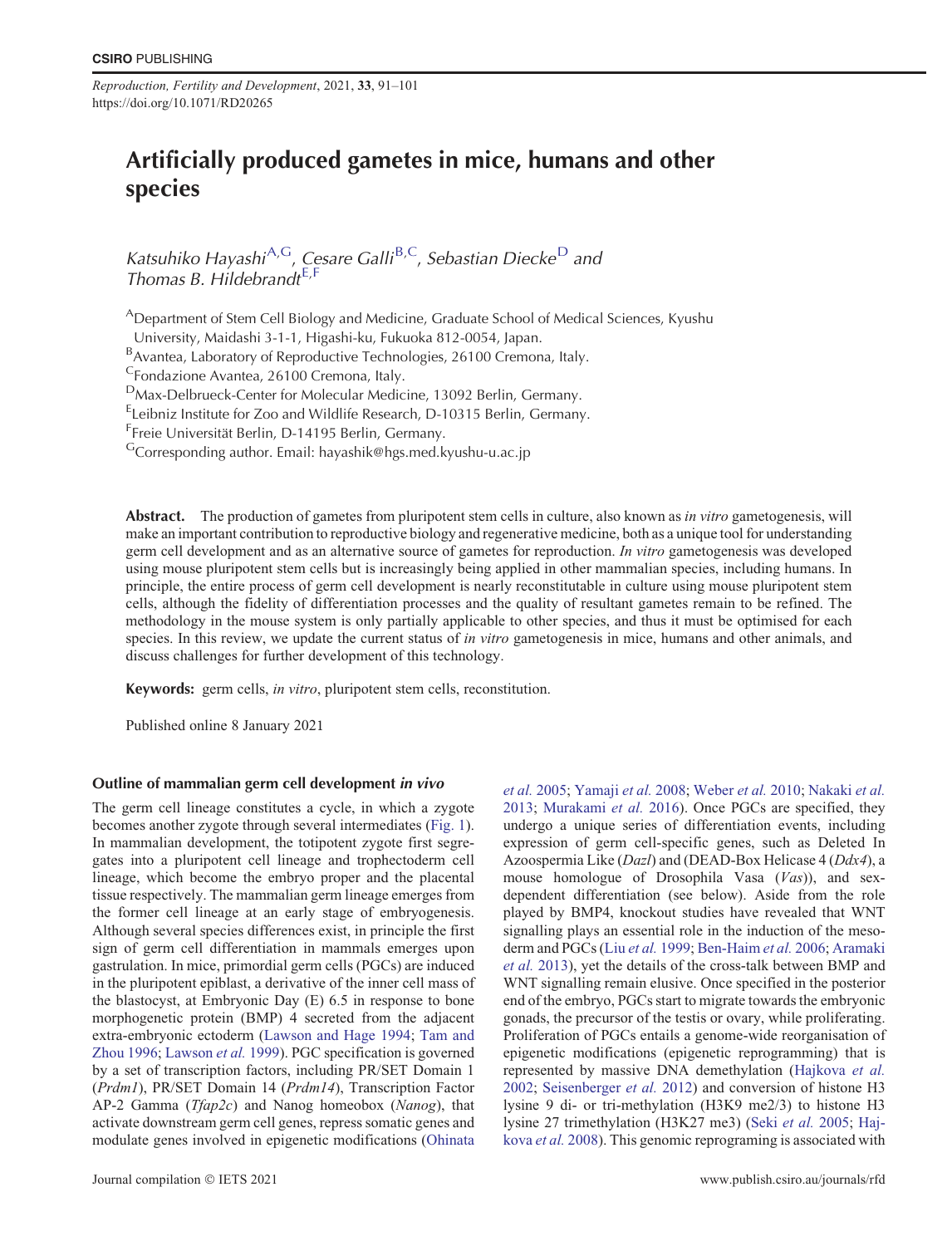

**Fig. 1.** Schematic representation of the germ cell cycle in mice. After fertilisation, followed by several cleavages, the egg forms the blastocyst including the pluripotent cell population, called the preimplantation epiblast. Primordial germ cells (PGCs) are specified from the postimplantation epiblast at around Embryonic Day (E) 6 and then start to migrate towards the gonads. In response to signals from the gonadal somatic cells, PGCs either enter meiosis in the female or differentiate into prespermatogonia in the male. After sex determination, oogenesis and spermatogenesis take place in the ovary and testis respectively. Finally, mature gametes (MII oocytes and spermatozoa) are fertilised, thereby completing the germ cell cycle.

subsequent germ cell differentiation and acquisition of developmental potency in gametes.

After reaching the gonads, the PGCs undergo a sexdependent differentiation process (i.e. spermatogenesis in males and oogenesis in females). In the testis, PGCs continue to proliferate by around E15 and then arrest their cell cycle at  $G_1$ to become prospermatogonia. During  $G_1$  arrest, male-specific epigenetic modifications (i.e. *de novo* DNA methylation on the regulatory element controlling genomic imprinting) are accomplished in the spermatogonia (Seisenberger *et al.* 2012; Kobayashi *et al.* 2013; Kubo *et al.* 2015). In the ovaries, in contrast, PGCs cease proliferation and enter into meiosis, thereby becoming primary oocytes (McLaren and Southee 1997; Bowles *et al.* 2006; Koubova *et al.* 2006). Around birth, prospermatogonia locate on the basement membrane of the seminiferous tubule

and resume mitosis, thereby becoming spermatogonia. Some of the spermatogonia become spermatogonial stem cells that sustain, for almost their entire lives, a capacity for both selfrenewal and differentiation towards spermatozoa that is accomplished through meiosis and dynamic morphological changes, called spermiogenesis. In oogenesis, primary oocytes form a syncytium, in which each oocyte is interconnected via intercellular bridges. At the perinatal stage, the majority (up to 70%) of primary oocytes are eliminated by apoptosis accompanied by fragmentation of the syncytium (Pepling and Spradling 2001; Malki *et al.* 2014). The remaining oocytes form primordial follicles with the surrounding squamous pregranulosa cells. After puberty begins, some of the primordial follicles are periodically activated and the oocytes then undergo oocyte growth, which entails storage of a vast amount of maternal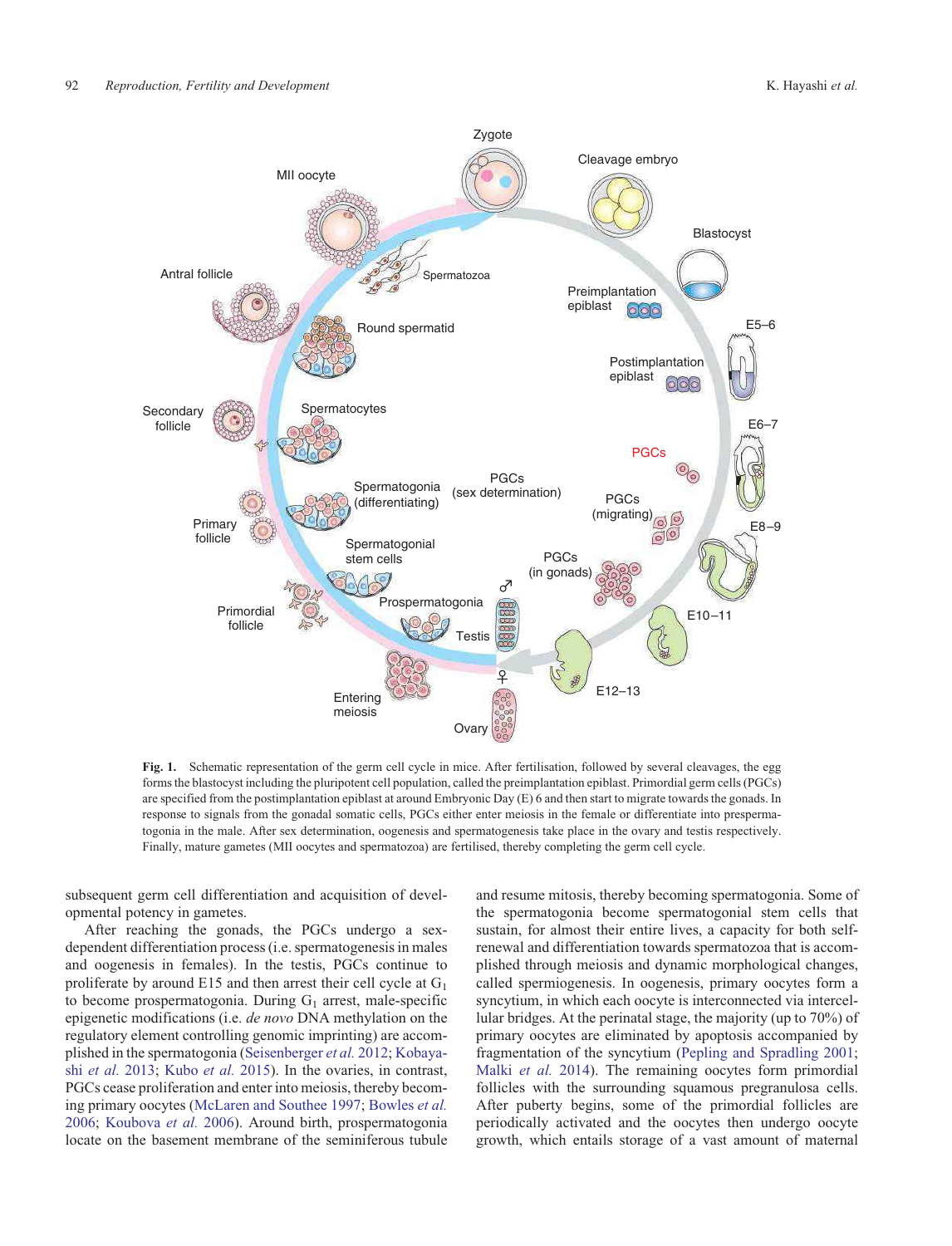proteins and RNAs in their cytoplasm and female-specific epigenetic modification (i.e. *de novo* DNA methylation on the regulatory element controlling genomic imprinting; Smallwood *et al.* 2011; Kobayashi *et al.* 2013; Shirane *et al.* 2013). During oocyte growth, oocytes have a characteristic large nucleus called a germinal vesicle (GV). When oocyte growth reaches a plateau, the oocytes resume meiosis, accompanied by GV breakdown (GVBD) followed by first polar body extrusion, and then arrest again at MII. Upon fertilisation, they become zygotes, thereby completing the germline cycle.

# Basic concept of in vitro gametogenesis using pluripotent stem cells

Given that pluripotent stem cells, such as embryonic stem cells (ESCs) and induced pluripotent stem cells (iPSCs), are capable of differentiating into all tissues of the embryo proper, including the germ cell lineage, the cells would be expected to reproduce their germ cell differentiation process under appropriate conditions in culture. Indeed, reconstitution of the germ cell lineage using ESCs or iPSCs, a process known as *in vitro* gametogenesis, has been successful in mice and adapted to several mammalian species, including humans (see below). The entire process of *in vitro* gametogenesis can be largely divided into two phases: one is the production of PGCs, the precursors of gametes, which differentiate in a sex-independent manner, and the other is the production of oocytes and spermatozoa, which differentiate in a sex-dependent manner. Below are updates of recent findings on each process of *in vitro* gametogenesis.

## Reconstitution of PGC specification in mice

The first step in reconstituting germ cell differentiation is PGC specification from ESCs or iPSCs. In early studies, the production of PGCs from mouse (m) ESCs relied on spontaneous, or somewhat directional, differentiation in embryoid bodies (Hübner *et al.* 2003; Toyooka *et al.* 2003; Geijsen *et al.* 2004). However, the yield of PGCs using this method was insufficient in terms of both quality and quantity. Importantly, functionality, which is the most stringent criterion of their quality (i.e. whether the PGC-like cells can differentiate into fertile eggs and spermatozoa) was not tested. In addition, the time course of the germ cell differentiation from ESCs was not compatible with that *in vivo*, which suggests that these systems are insufficient to serve as a model of germ cell development.

With increased knowledge of PGC specification *in vivo* and the nature of the pluripotent state, reconstitution of PGC specification *in vitro* has become feasible. A key finding was derived from an *ex vivo* culture experiment that determined a set of growth factors sufficient for the induction of PGCs from the postimplantation epiblast around E6 (Ohinata *et al.* 2009): when cultured with BMP4, BMP8b, leukaemia inhibitory factor (LIF), epidermal growth factor (EGF) and Stem cell factor (SCF), epiblasts efficiently differentiated into PGCs that had the ability to give rise to functional spermatozoa upon transplantation into testes. Because ESCs did not differentiate to PGCs in response to this set of growth factors, the question arose as to how to confer the appropriate responsiveness to the growth factors, termed 'PGC competence' (Hayashi *et al.* 2011), to pluripotent stem cells. The solution came from the identification of two distinct pluripotent states, namely the naïve and primed pluripotent states. The former corresponds to the E4.5 epiblast and is maintained by culture with LIF and chemical inhibitors of glycogen synthase kinase (GSK) 3b and mitogen-activated protein kinase kinase (MEK), whereas the latter corresponds to the E6.5 or later epiblast and is maintained by culture with basic fibroblast growth factor (bFGF) and activin A (Brons *et al.* 2007; Tesar *et al.* 2007; Ying *et al.* 2008). These two states are interchangeable depending on the growth factors used in the culture (Bao *et al.* 2009; Guo *et al.* 2009). Importantly, although the typical primed pluripotent stem cells had little PGC competence, cells at the transient state between naïve and primed states had a robust PGC competence (Hayashi and Surani 2009; Hayashi *et al.* 2011). In particular, ESCs and iPSCs transformed swiftly into cells highly resembling E5.5 epiblast cells by culturing with bFGF and activin A for 2 days and efficiently differentiated into PGC-like cells (PGCLCs) in response to the above set of growth factors. Importantly, PGCLCs were also found to give rise to functional spermatozoa and oocytes upon transplantation into testes and ovaries respectively (Hayashi *et al.* 2011, 2012). This proof-of-concept paved a new path for the production of gametes from ESCs and iPSCs, in addition to providing a unique platform to improve our understanding of the molecular mechanisms underlying germ cell development. The latter is especially useful in understanding the nature of nascent PGCs, because the culture system can bypass the scarcity of the cells *in vivo*. Indeed, details of the transcriptional network and epigenetic landscape were comprehensively revealed using the culture system (Aramaki *et al.* 2013; Nakaki *et al.* 2013; Kurimoto *et al.* 2015; Murakami *et al.* 2016; Shirane *et al.* 2016).

#### Reconstitution of oogenesis in mice

As described above, PGC differentiation is an asexual process that allocates a founder population of germ cells and erases the parental epigenetic modifications. For sexual differentiation of germ cells, signals from surrounding somatic cells are essential. Therefore, reconstitution of the somatic cell environment is required for further differentiation of PGCLCs. This was achieved by coculture of PGCLCs with embryonic gonadal somatic cells. In coculture with female gonadal somatic cells, collectively termed the 'reconstituted ovary' (rOvary), PGCLCs swiftly started to express marker genes of late PGCs, such as *Dazl* and *Ddx4*, and to proliferate with incomplete cytokinesis, thereby forming germline cysts as observed *in vivo* (Hayashi *et al.* 2012; Hikabe *et al.* 2016). Importantly, PGCLCs entered meiosis in rOvaries, thereby becoming primary oocytes. Oogenesis in the rOvary further proceeded under the culture conditions determined by the preceding studies of organ culture of fetal and neonatal ovaries (Eppig and O'Brien 1996; Morohaku *et al.* 2016). Briefly, rOvaries were placed onto a collagen-coated membrane and then cultured under three conditions, namely *in vitro* differentiation (IVDi), *in vitro* growth (IVG) and *in vitro* maturation (IVM), in which oogenesis proceeds to primary oocytes in secondary follicles, fully grown GV oocytes and MII oocytes respectively (Fig. 1). The resulting MII oocytes were capable of fertilisation with wild-type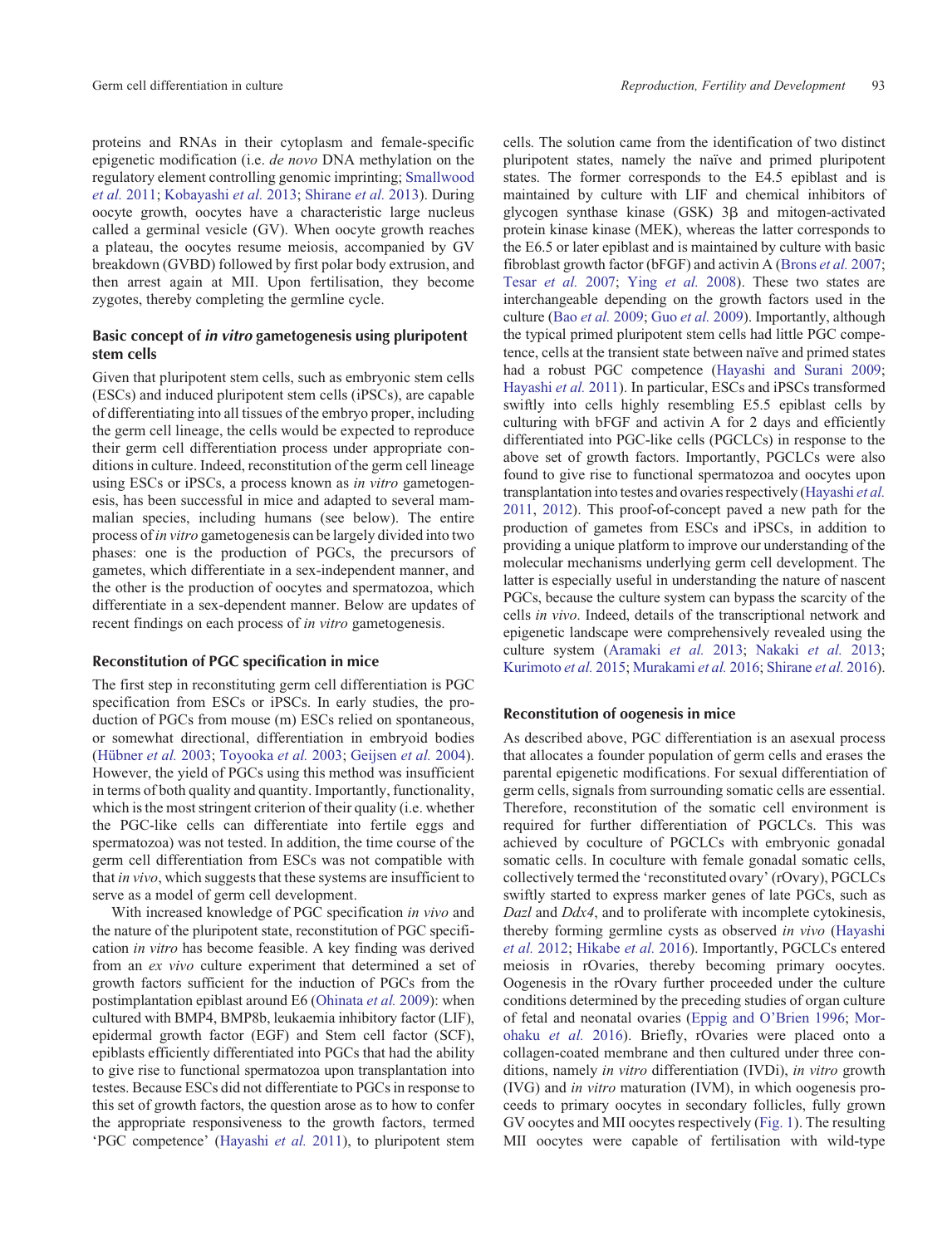spermatozoa and the fertilised eggs gave rise to pups. The pups were apparently healthy because they grew to adulthood with a frequency comparable to that of wild-type mice and were fertile (Hikabe *et al.* 2016). Of note, the system allowed us to produce functional oocytes from iPSCs reprogrammed from tail tip fibroblasts, making it theoretically possible to produce oocytes from any kind of somatic cell.

Despite the successful reconstitution of oogenesis, the quality of the *in vitro*-produced oocytes was far inferior to that of *in vivo* oocytes, as shown by the fact that the birth rate of pups from 2-cell embryos derived from *in vitro* oocytes was 20-fold lower than that from 2-cell embryos *in vivo*. This inferior potential was already observed in the low fertilisation rate  $(-50\%)$  and blastocyst formation rate ( $\sim$ 20% of fertilised eggs; Hikabe *et al.* 2016). This was attributable, at least in part, to the frequent mispairing of homologous chromosomes in the meiotic prophase I, the precocious resumption of meiosis and the aberrant gene expression during oocyte growth and maturation. These observations clearly indicate that the culture conditions of the current *in vitro* gametogenesis are suboptimal and will require further refinement. In addition, for the assessment of *in vitro*-produced oocytes, much attention should be paid to genetic and epigenetic mutations in *in vitro* oocytes. Although the pups derived from *in vitro* oocytes were apparently healthy, it is possible that they inherited an aberrant epigenome from the oocytes. In fact, this is likely, because even IVF, which has a much shorter, simpler manipulation process in culture than the culture series for *in vitro* gametogenesis, causes placental defects, possibly due to epimutation(s) (Bloise *et al.* 2012; de Waal *et al.* 2015). Indeed, the placentas derived from *in vitro*produced oocytes were heavier than those from oocytes *in vivo* (Hikabe *et al.* 2016). Clearly, close attention should be paid when using iPSCs, because genetic and epigenetic mutations are carried into iPSCs from the parental somatic cells (Kim *et al.* 2010; Young *et al.* 2012). To standardise the process of *in vitro* gametogenesis, rigorous assessment of the resultant gametes and offspring will be essential in the future.

## Reconstitution of spermatogenesis in mice

Similar to the reconstitution of oogenesis in rOvaries, spermatogenesis is also partially reconstituted by coculture with male gonadal somatic cells, generating the so-called 'reconstituted testis' (rTestis; Ishikura *et al.* 2016). In the rTestis, the seminiferous tubules are self-organised while incorporating PGCLCs. In the reconstituted seminiferous tubules, ESCderived PGCLCs differentiated into prospermatogonia and then eventually into spermatogonia that expressed promyelocytic leukaemia zinc-finger (PLZF), a marker of spermatogonial stem cells. Along with the differentiation of spermatogonia, the Sertoli cells also positioned themselves properly in the seminiferous tubules. However, despite the histological normality, spermatogenesis was arrested by spermatocytes and none of them completed meiosis in rTestes. Although the arrest of spermatogenesis was not resolved, the potential of PGCLCderived spermatogonia was made evident by the successful derivation of germline stem cells (GSCs), a primary spermatogonial stem cell line that has the capacity for self-renewal and

spermatogenesis (Kanatsu-Shinohara *et al.* 2003). PGCLCderived germline stem-like cells (GSCLCs) propagated indefinitely and had the capacity to differentiate into spermatozoa upon transplantation into the testes. The resultant spermatozoa were used for fertilisation by intracytoplasmic sperm injection (ICSI) and the fertilised eggs developed to grossly normal pups, thus demonstrating that ESCs differentiated into functional GSCLCs in the rTestis system. Conversely, at least some of the GSCLCs were far inferior to the GSCs derived from spermatogonia *in vivo*. Of note, GSCLCs bore hypermethylation in regulatory regions driving genes involved in meiosis and spermatogenesis and in the differentially methylated region (DMR) of maternally imprinted genes (Ishikura *et al.* 2016). These aberrant DNA methylations may have been due to insufficient DNA demethylation in PGCLCs and excessive *de novo* DNA methylation during GSCLC derivation. Both are likely, because genome-wide DNA demethylation in PGCLCs was not completed at the stage before integration into the rTestis (Shirane *et al.* 2016; Ohta *et al.* 2017) and genome-wide *de novo* methylation occurring in prospermatogonia (Seisenberger *et al.* 2012; Kobayashi *et al.* 2013; Kubo *et al.* 2015) was susceptible to *in vitro* culture (Lee *et al.* 2009). Therefore, with the criteria set above, further refinement of the culture conditions will be essential in order to complete the reconstitution.

Another ground-breaking work in the reconstitution of spermatogenesis was reported in mice (Zhou *et al.* 2016). In that study, ESC-derived PGCLCs were reaggregated with *c*-*kit* mutant (*W*/*Wv*) neonatal testicular cells and cultured with cytokines and hormones. Under the culture conditions used, PGCLCs differentiated into spermatid-like cells within 2 weeks of culture. By round spermatid injection (ROSI), the resultant spermatid-like cells contributed to zygotes that developed to 2-cell embryos at a high rate (85–92%). The 2-cell embryos fully developed to term, although the developmental rate was lower (2–5%) than the control using round spermatids *in vivo* (9.5%). Although no follow-up study has been reported, it appears that the differentiation period was shorter than the equivalent differentiation process *in vivo*, which takes at least 4 weeks. Therefore, in addition to the reproducibility of the culture system, rigorous assessment of the process of spermatogenesis, especially meiosis, during the 2 weeks would provide valuable information to standardise this method. Nevertheless, there is no study that has completed the entire process of spermatogenesis. Particularly in spermiogenesis, dynamic morphological changes are highly dependent on Sertoli cells, which, for example, phagocytose residual bodies shed from the cytoplasmic portion of the elongating spermatid (Kerr and de Kretser 1974; Pineau *et al.* 1991; Maeda *et al.* 2002). In addition, sustainable spermatogenesis is supported by the flow of seminal fluid in the seminiferous tubules (Fawcett and Hoffer 1979; Abe *et al.* 1982), which was not reproduced in the closed structure of the rTestis. To complete spermatogenesis in culture, such environmental factors may need to be considered.

## Reconstitution of PGC specification in humans

In early studies using human (h) ESCs, the germ cell lineage could be induced from hESCs by spontaneous differentiation or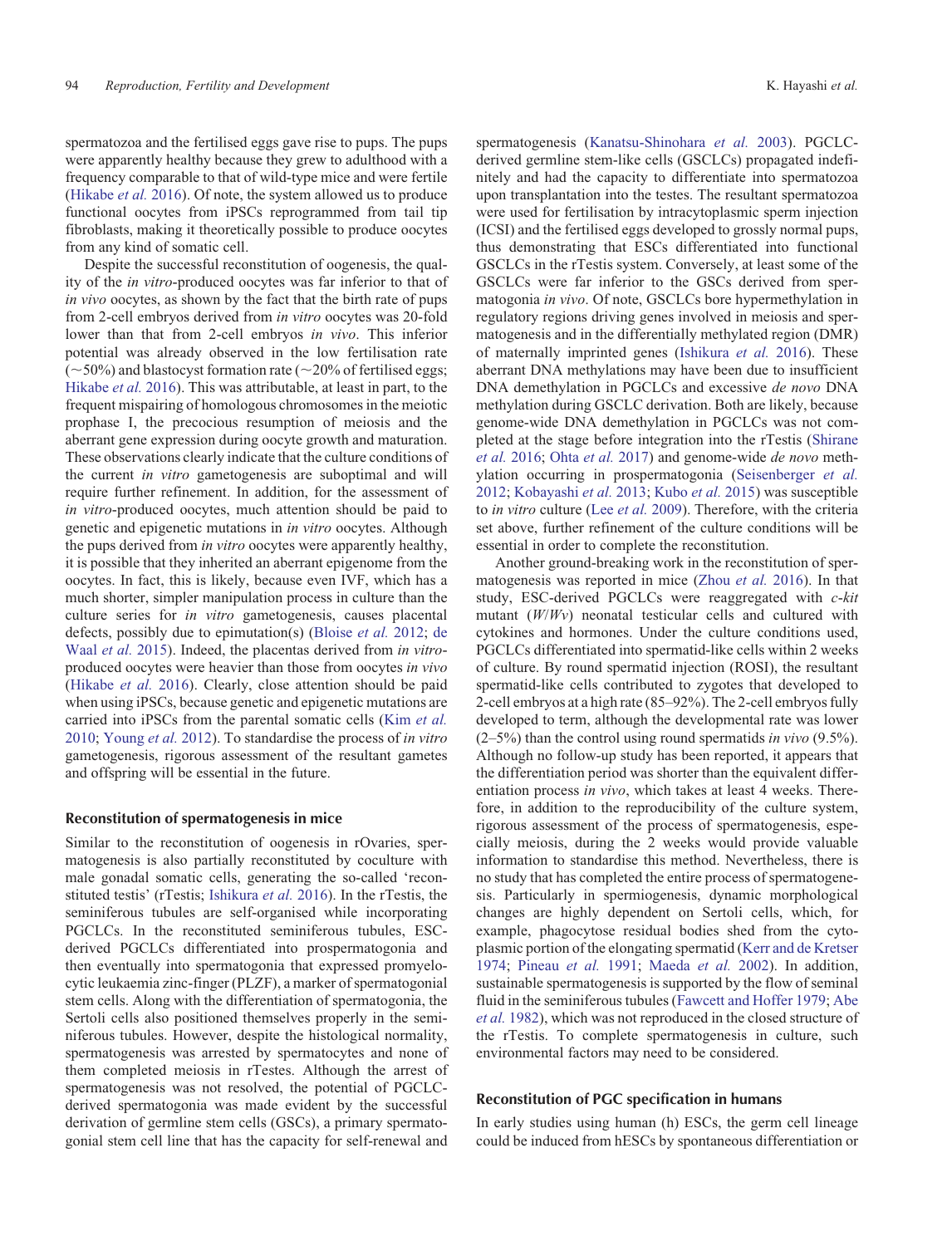

**Fig. 2.** Reconstitution of the germ cell cycle in culture. Schematic representations show the proceedings of *in vitro* gametogenesis. In mice, oogenesis can be fully reconstituted from embryonic stem cells (ESCs) or induced pluripotent stem cells (iPSCs), but spermatogenesis has not been entirely reconstituted. In humans, primordial germ cell-like cells (PGCLCs) can be induced from human ESCs or human iPSCs. In the xenoreconstituted ovary system, human PGCLCs differentiate into oogonia, some of which proceed to primary oocytes. In several other mammalian species, such as the bovine, rabbit and southern white rhinoceros, ESCs or iPSCs are established and ready to use for *in vitro* gametogenesis. E12.5, Embryonic Day 12.5; SSCs, spermatogonial stem cells.

somewhat directional differentiation in response to BMP4 (Clark *et al.* 2004; Kee *et al.* 2006; Park *et al.* 2009). Although these induced germ cells were not well characterised, these studies suggested that germ cells could be directly derived from self-renewing hESCs in response to BMP4, suggesting that, unlike mESCs, hESCs somehow have PGC competence. Meanwhile, in other studies, the culture conditions were refined to place hESCs and hiPSCs in a naïve pluripotent state (Chan *et al.* 2013; Gafni *et al.* 2013; Takashima *et al.* 2014; Theunissen *et al.* 2014). Using some of these culture conditions, a robust differentiation of PGCLCs from hESCs and hiPSCs was achieved. When hESCs and hiPSCs were maintained under a '4i' condition that included inhibitors for GSK3 $\beta$ , MEK, c-Jun N-terminal kinase (JNK) and p38, hESCs and hiPSCs enhanced PGC competence immediately or after culturing with transforming growth factor- $\beta$  (or activin A) and bFGF for 2 days (Gafni *et al.* 2013; Irie *et al.* 2015). Under these culture conditions, hESCs and hiPSCs efficiently differentiated into hPGCLCs in response to BMP4, SCF, LIF and EGF, which is the same as the set of growth factors used for the induction of mPGCLCs. hPGCLCs shared similar profiles of gene expression and epigenetic genome modification with hPGCs *in vivo* (Tang *et al.* 2015). In another method, hiPSCs that were maintained under a conventional condition with bFGF developed enhanced PGC competence by culturing with activin A and a GSK3β inhibitor for 2 days (Sasaki *et al.* 2015). The resulting cells, called incipient mesodermal cells (iMeLCs), efficiently differentiated into hPGCLCs in response to BMP4, SCF, LIF and EGF (Fig. 2*a*). Much as in the iMeLC method, the hESCs and hiPSCs differentiated into mesodermal-like cells with activin, bFGF and a low  $(5 \text{ ng } \text{mL}^{-1})$  concentration of BMP4, and then hPGCLCs were induced from the mesodermal-like cells with a high  $(100 \text{ ng } \text{ mL}^{-1})$  concentration of BMP4 (Sugawa *et al.* 2015). The requirement for the preinduction culture period suggests that PGC competence is conferred to hESCs and hiPSCs at a specific pluripotent state different from the naïve or primed state. Supporting this idea, transcriptome analysis indicates that hESCs and hiPSCs under the 4i condition, which can differentiate directly to PGCs in response to the cytokines, have a distinct pluripotent state from the naïve pluripotent state (Nakamura *et al.* 2016). The PGC-competent state could be equivalent to the formative state that is currently perceived as an intermediate state between the naïve and primed pluripotent states, in which pluripotent cells acquire competence for multilineage induction entailing a distinct responsiveness to external cues (Kalkan and Smith 2014; Kalkan *et al.* 2017).

Although functional assessment of hPGCLCs is not easy, the culture system provides a unique platform that greatly facilitates the genetic analysis of PGC specification. Knockout studies using hESCs and hiPSCs identified genes involved in PGC specification in humans. For example, it was found that *PRDM1*, which is essential for mouse PGC specification, was also essential for hPGCLC differentiation (Irie *et al.* 2015; Kojima *et al.* 2017); during hPGCLC differentiation, *PRDM1*-knockout hESC- and hiPSC-derivatives failed to repress somatic genes and to upregulate germ cell genes (Irie *et al.* 2015; Kojima *et al.* 2017). This phenotype is similar to that of *Prdm1*-knockout mouse embryos (Kurimoto *et al.* 2008), suggesting that the function of this gene is conserved between mice and humans. Conversely, it appeared that SRY (sex determining region Y) box 17 (*SOX17*), which is dispensable for mouse PGC specification, was essential for hPGCLC differentiation; *SOX17* knockout hESCs and hiPSCs failed to differentiate into hPGCLCs (Irie *et al.* 2015; Kojima *et al.* 2017). Conversely, enforced expression of *SOX17* and *PRDM1* was sufficient for hPGCLC differentiation (Kobayashi *et al.* 2017), reinforcing the importance of these transcription factors for human PGC specification. In addition, Transcription factor AP-2 gamma (*TFAP2C*) and Eomesodermin (*EOMES*) were essential for hPGCLC differentiation (Kojima *et al.* 2017); the former is also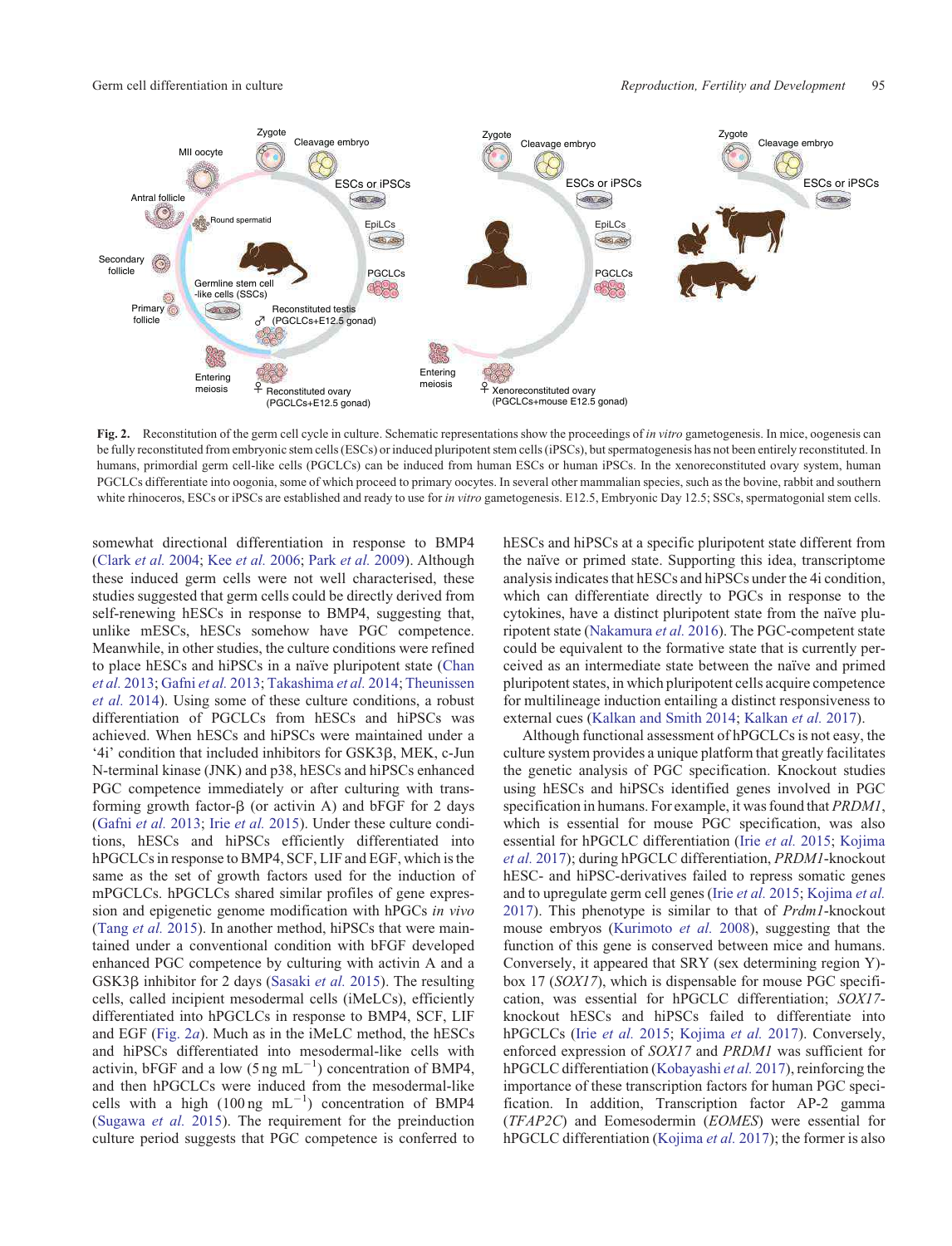required for mouse PGC specification, whereas the latter is not. *EOMES* is a target of WNT signalling during hPGCLC differentiation and triggers *SOX17* expression. In mice, Brachyury, Tbox transcription factor T (*T*) is a target of WNT signalling during mPGCLC differentiation and triggers *Prdm1* and *Prdm14*, which are essential for mouse PGC specification. In contrast, *T* is dispensable for hPGCLC differentiation (Kojima *et al.* 2017). *EOMES* and *T* are transcription factors belonging to the T-box gene family, which has diverse roles during embryogenesis (Showell *et al.* 2004). The functional redundancy of these genes on PGC specification is evident from the fact that enforced expression of *Eomes* transactivated *Prdm1* during mPGCLC differentiation, although the magnitude of the transactivation was lower than that for *T* (Aramaki *et al.* 2013). These findings indicate that the gene responsible for WNT signalling is altered during evolution. Perhaps, such an alteration may contribute to speciation in mammalian evolution, because WNT signalling is critical factor for PGC specification, the origin of germ cell development. Conversely, two key external signals, namely BMP and WNT, for PGC specification are well conserved between mice and humans, suggesting that the first priority for PGC specification in embryogenesis is to establish an environmental cue that provides BMP and WNT signalling to a pluripotent cell population. Supporting this idea, porcine PGCs are specified in the posterior region of the epiblast in response to BMP4 and WNT3 (Kobayashi *et al.* 2017). Cynomolgus monkey PGCs were specified in the nascent amnion, which expresses pluripotent marker genes, and is exposed to BMP and WNT3A (Sasaki *et al.* 2016). Collectively, these findings indicate that the location of PGC specification in the embryo of each species depends on the differential expression pattern of BMP and WNT.

#### Reconstitution of oogenesis in humans

Sex-dependent differentiation of germ cells essentially requires a proper interaction with the surrounding somatic cells. Based on studies on *in vitro* gametogenesis in mice, fetal gonadal somatic cells have a greater potential to support oogenesis than adult gonadal somatic cells (K. Hayashi, unpubl. data). This requirement of fetal gonadal somatic cells has hampered the development of *in vitro* gametogenesis in humans. One possible solution would be to replace the human fetal gonadal somatic cells with potentially equivalent cells of other species. Such xenoreconstituted ovaries have been tested using hPGCLCs and mouse fetal gonadal somatic cells (Yamashiro *et al.* 2018). In the xenoreconstituted ovaries, the hPGCLCs were intermingled with mouse fetal gonadal somatic cells and survived for at least 120 days. The profiles of the transcriptome and DNA methylome in the hPGCLCs were similar to those in hPGCs *in vivo*. Strikingly, some PGCLCs entered meiosis, demonstrating that hiPSCs were transformed into primary oocytes in the xenoreconstitution system. Although the culture period for their differentiation was slightly longer than that *in vivo*, the culture system provides a useful tool for evaluating gene function in human germ cell development beyond the PGC stage. However, from the viewpoint of oocyte production, a remaining question is whether the xenoreconstitution system is capable of completely supporting human oogenesis. To assess this capability, it will be necessary to develop a culture system that fully supports oocyte maturation using primary oocytes *in vivo*. One such culture system could consist of the production of MII oocytes from unilaminar follicles in the ovarian tissue (McLaughlin *et al.* 2018). In addition, there have been several attempts to generate mature oocytes from secondary follicles (Yu *et al.* 2009; Telfer and Zelinski 2013; Skory *et al.* 2015; Yin *et al.* 2016). These ongoing efforts are expected to provide clues to *in vitro* gametogenesis using hESCs and iPSCs.

## Prospects of in vitro gametogenesis in livestock and wild or endangered animals

A possible use of *in vitro* gametogenesis would be for accelerating the genomic selection in livestock breeding. Genomic selection is the single nucleotide polymorphism-based prediction of the potential of livestock animals, such as with regard to their breeding value and generation intervals. Since it was first proposed (Meuwissen *et al.* 2001), genomic selection has been coupled with the rapidly developing sequencing technologies, resulting in a wide implementation in livestock, including cattle (Wiggans *et al.* 2017), swine (Lillehammer *et al.* 2013) and chickens (Sitzenstock *et al.* 2013). Indeed, in recent decades genetic selection has revolutionised the pursuit of genetic improvements in animal breeding. Conversely, a bottleneck of genomic selection is that the generation intervals are still reliant on the mating of individual animals, and thus on the amount of time required for the individuals to reach puberty. In this context, *in vitro* gametogenesis is expected to get rid of the bottleneck and accelerate further genomic selection (Hou *et al.* 2018; Goszczynski *et al.* 2019). In mice, alteration of generations was achieved in culture without animal breeding: ESC-derived oocytes were fertilised with spermatozoa and developed to blastocysts, and then gave rise to the second-generation of ESCs (Hikabe *et al.* 2016). Therefore, in theory, *in vitro* gametogenesis using livestock ESCs and iPSCs would make it possible to alter generations in culture without waiting for the growth of individuals. So far, much effort has been made to establish livestock ESCs and iPSCs that stably and indefinitely propagate in culture while maintaining their pluripotency. Of note, bovine ESCs have recently been established and well characterised as pluripotent stem cells (Bogliotti *et al.* 2018). Because gene selection has been well implemented in cattle, bovine ESCs may one day provide the first example of a genetic improvement without animal breeding. Apart from the bovine, efforts to establish pluripotent stem cells harbouring a stable pluripotent state continue in other livestock animals, including swine, chicken, goat and horse, therefore raising the possibility that the novel breeding system penetrates to the livestock industry in future. It is of note that, apart from rodents, primates and bovine, both ESCs and iPSCs are established and well characterised in the rabbit (Fang *et al.* 2006; Wang *et al.* 2007; Honda *et al.* 2010). On the basis of early embryo development, the rabbit is counted among Rauber's layer species that also includes bovine, swine and horse (van Leeuwen *et al.* 2020). Considering the similar manner of early embryo development closely associated with PGC specification, using rabbit ESCs and iPSCs would provide a valuable model of *in vitro* gametogenesis for these livestock animals.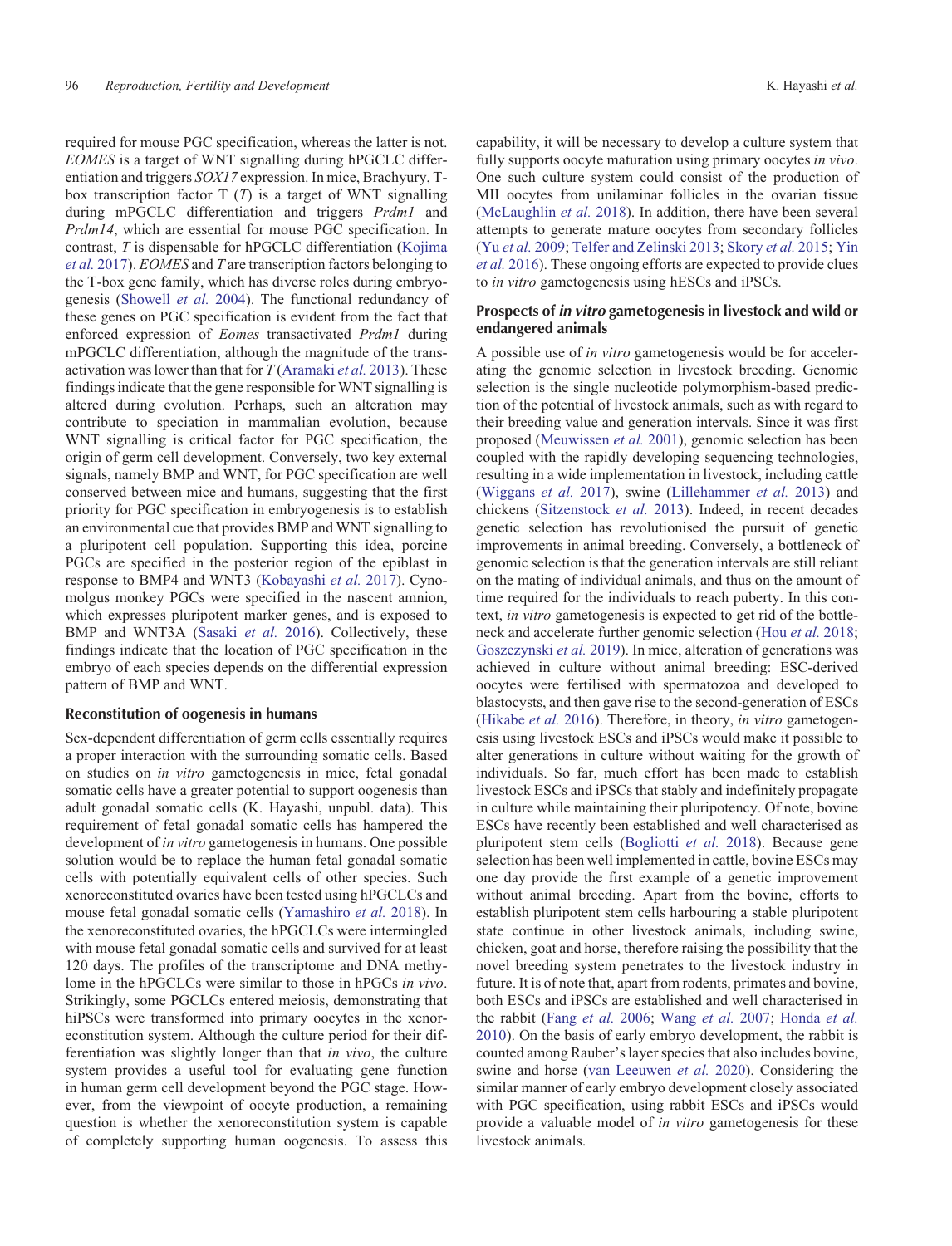Another anticipated application of *in vitro* gametogenesis is for the production of gametes from iPSCs of endangered species. Indeed, iPSCs have been established from several wild animals, including drills (*Mandrillus leucophaeus*; Ben-Nun *et al.* 2011), northern white rhinoceroses (*Ceratotherium simum cottoni*; Ben-Nun *et al.* 2011; Korody *et al.* 2017), olive baboons (*Papio anubis*; Navara *et al.* 2013), snow leopards (*Panthera uncia*; Verma *et al.* 2012), Ryukyu spiny rats (*Tokudaia osimensis*; Honda *et al.* 2017) and others (Stanton *et al.* 2019). However, the road to achieving *in vitro* gametogenesis in wild animals will be long and bumpy, because information on gene expression and embryology is much more limited than in mice and humans. This is true even for the first step, which is validation of iPSCs. Although iPSCs in these reports expressed pluripotent marker genes and showed the ability to differentiate into the three germ layers in *in vitro* differentiation experiments or teratoma analysis, this does not mean that the cells had the potential for germ cell differentiation. Indeed, an early study on mouse iPSCs showed that germline transmission was not entirely parallel to pluripotent gene expression and the ability to differentiate into three germ layers observed in the teratoma (Takahashi and Yamanaka 2006). Therefore, it would be more helpful if the quality of iPSCs could be compared with bona fide pluripotent stem cells, such as ESCs. In this context, the successful establishment of ESCs from the southern white rhinoceros (*Ceratotherium simum simum*), which is the closest species to the northern white rhinoceros, is noteworthy; two ESCs have been derived from blastocysts obtained by the collection of oocytes from female southern white rhinoceroses followed by ICSI using frozen spermatozoa from a male southern white rhinoceros (Hildebrandt *et al.* 2018). These ESCs uniformly propagated while expressing pluripotent marker genes and exhibited an ability to differentiate into three germ layers in the *in vitro* differentiation culture. Not only are rhinoceros ESCs useful to validate rhinoceros iPSCs, but they would also be useful to determine the culture conditions for PGCLC differentiation in the future. The second step for *in vitro* gametogenesis in wild animals would be derivation of PGCLCs. Based on knowledge of *in vitro* gametogenesis in mice and humans, key signalling molecules for PGC specification should

be conserved in a wide range of mammalian species, which should be taken into consideration to determine a culture condition for PGCLC differentiation. The third step would be generation of gametes from the PGCLCs obtained. However, as discussed above in the context of *in vitro* gametogenesis in humans, the limited sources of fetal gonadal somatic cells is a crucial problem to be solved. It is nearly impossible (even more difficult than in humans) to obtain fetal gonadal somatic cells from wild animals. Therefore, as discussed above, the xenoreconstitution system would be one option to bypass this obstacle. Alternatively, derivation of gonadal somatic cells from pluripotent stem cells would be another option.

# Concluding remarks

Here, we summarised the current status of *in vitro* gametogenesis and discussed the future perspectives of the technology. The development of *in vitro* gametogenesis was pioneered by research on mice, but the technology is now increasingly being applied to other mammalian species, including humans. However, even in mice, the quality of gametes produced in the culture system is inferior to that of gametes *in vivo*, so further refinements will be needed. For this purpose, a better understanding of *in vivo* gametogenesis would provide a basis for the refinement of *in vitro* gametogenesis. Moreover, we should consolidate the commonalities and diversities in gametogenesis among species. For example, although the shape of oocytes or spermatozoa is largely similar among mammalian species, requirements during the differentiation process are quite diverse. In the technical development of *in vitro* gametogenesis so far, such species-specific requirements have been empirically achieved through labour-intensive trial and error. Therefore, the development of a method to predict the requirements could greatly accelerate the application of *in vitro* gametogenesis. To generalise *in vitro* gametogenesis to the fields of reproductive biology and regenerative medicine, multiple insights and much effort will be required.

## Conflicts of interest

The authors declare no conflicts of interest.

#### Acknowledgements

The authors' work reported herein was supported, in part, by KAKENHI Grants-in-Aid from MEXT, Japan (18H05544 and 18H05545), the Takeda Science Foundation, the Luca Bella Foundation and a Grant-in-Aid from The Open Philanthropy Project (to Katsuhiko Hayashi), as well as by the Bio-Rescue Initiative of the Federal Ministry of Education and Research, Germany (to Thomas B. Hildebrandt and Sebastian Diecke).

#### References

- Abe, K., Takano, H., and Ito, T. (1982). Response of the epididymal duct in the corpus epididymidis to efferent or epididymal duct ligation in the mouse. *J. Reprod. Fertil.* **64**, 69–72. doi:10.1530/JRF.0.0640069
- Aramaki, S., Hayashi, K., Kurimoto, K., Ohta, H., Yabuta, Y., Iwanari, H., Mochizuki, Y., Hamakubo, T., Kato, Y., Shirahige, K., and Saitou, M. (2013). A mesodermal factor, T, specifies mouse germ cell fate by directly activating germline determinants. *Dev. Cell* **27**, 516–529. doi:10.1016/J.DEVCEL.2013.11.001
- Bao, S., Tang, F., Li, X., Hayashi, K., Gillich, A., Lao, K., and Surani, M. A. (2009). Epigenetic reversion of post-implantation epiblast to pluripotent embryonic stem cells. *Nature* **461**, 1292–1295. doi:10.1038/ NATURE08534
- Ben-Haim, N., Lu, C., Guzman-Ayala, M., Pescatore, L., Mesnard, D., Bischofberger, M., Naef, F., Robertson, E. J., and Constam, D. B. (2006). The nodal precursor acting via activin receptors induces mesoderm by maintaining a source of its convertases and BMP4. *Dev. Cell* **11**, 313–323. doi:10.1016/J.DEVCEL.2006.07.005
- Ben-Nun, I. F., Montague, S. C., Houck, M. L., Tran, H. T., Garitaonandia, I., Leonardo, T. R., Wang, Y. C., Charter, S. J., Laurent, L. C., Ryder, O. A., and Loring, J. F. (2011). Induced pluripotent stem cells from highly endangered species. *Nat. Methods* **8**, 829–831. doi:10.1038/NMETH. 1706
- Bloise, E., Lin, W., Liu, X., Simbulan, R., Kolahi, K. S., Petraglia, F., Maltepe, E., Donjacour, A., and Rinaudo, P. (2012). Impaired placental nutrient transport in mice generated by *in vitro* fertilization. *Endocrinology* **153**, 3457–3467. doi:10.1210/EN.2011-1921
- Bogliotti, Y. S., Wu, J., Vilarino, M., Okamura, D., Soto, D. A., Zhong, C., Sakurai, M., Sampaio, R. V., Suzuki, K., Izpisua Belmonte, J. C., and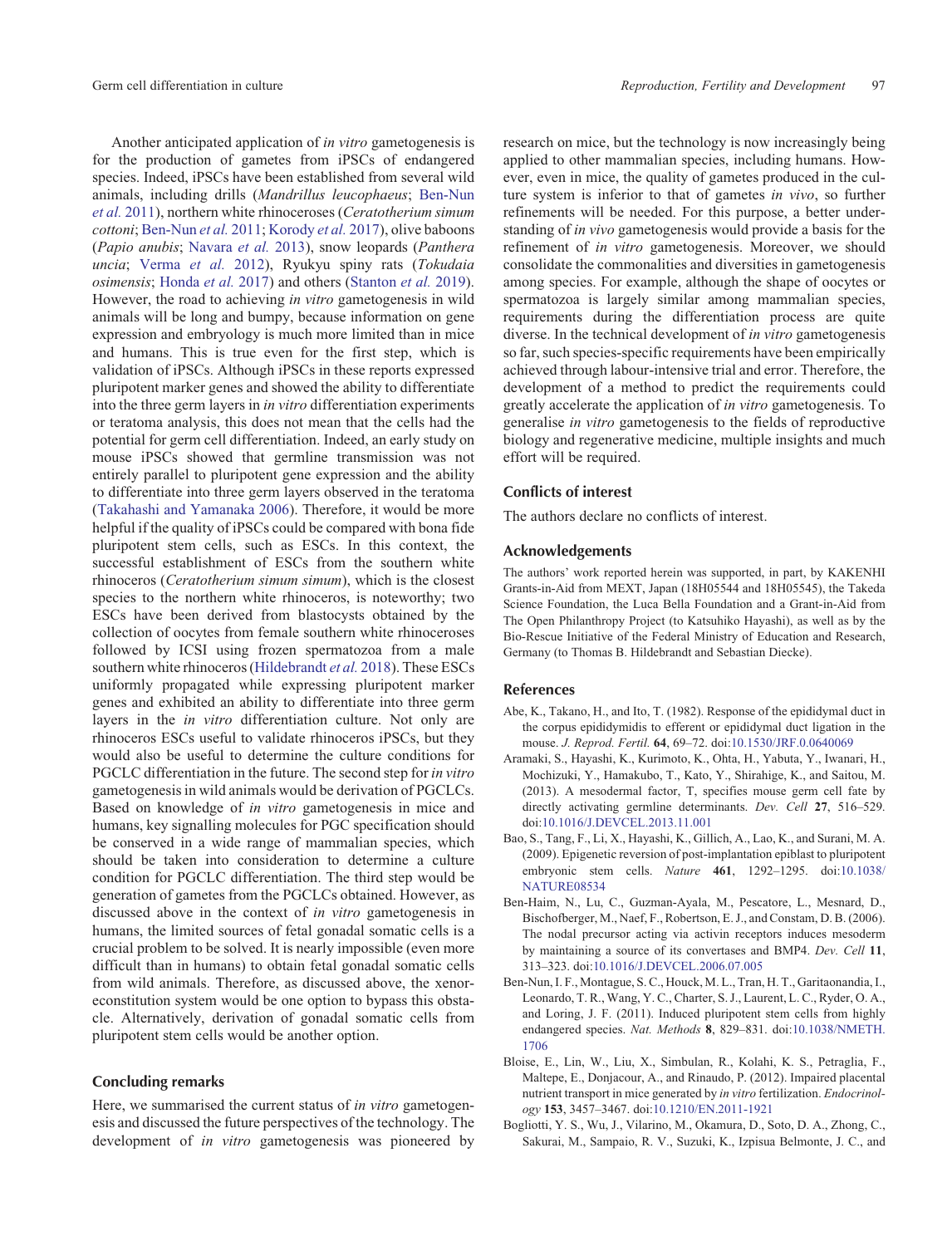Ross, P. J. (2018). Efficient derivation of stable primed pluripotent embryonic stem cells from bovine blastocysts. *Proc. Natl Acad. Sci. USA* **115**, 2090–2095. doi:10.1073/PNAS.1716161115

- Bowles, J., Knight, D., Smith, C., Wilhelm, D., Richman, J., Mamiya, S., Yashiro, K., Chawengsaksophak, K., Wilson, M. J., Rossant, J., Hamada, H., and Koopman, P. (2006). Retinoid signaling determines germ cell fate in mice. *Science* **312**, 596–600. doi:10.1126/SCIENCE. 1125691
- Brons, I. G., Smithers, L. E., Trotter, M. W., Rugg-Gunn, P., Sun, B., Chuva de Sousa Lopes, S. M., Howlett, S. K., Clarkson, A., Ahrlund-Richter, L., Pedersen, R. A., and Vallier, L. (2007). Derivation of pluripotent epiblast stem cells from mammalian embryos. *Nature* **448**, 191–195. doi:10.1038/NATURE05950
- Chan, Y. S., Goke, J., Ng, J. H., Lu, X., Gonzales, K. A., Tan, C. P., Tng, W. Q., Hong, Z. Z., Lim, Y. S., and Ng, H. H. (2013). Induction of a human pluripotent state with distinct regulatory circuitry that resembles preimplantation epiblast. *Cell Stem Cell* **13**, 663–675. doi:10.1016/J. STEM.2013.11.015
- Clark, A. T., Rodriguez, R. T., Bodnar, M. S., Abeyta, M. J., Cedars, M. I., Turek, P. J., Firpo, M. T., and Reijo Pera, R. A. (2004). Human STELLAR, NANOG, and GDF3 genes are expressed in pluripotent cells and map to chromosome 12p13, a hotspot for teratocarcinoma. *Stem Cells* **22**, 169–179. doi:10.1634/STEMCELLS.22-2-169
- de Waal, E., Vrooman, L. A., Fischer, E., Ord, T., Mainigi, M. A., Coutifaris, C., Schultz, R. M., and Bartolomei, M. S. (2015). The cumulative effect of assisted reproduction procedures on placental development and epigenetic perturbations in a mouse model. *Hum. Mol. Genet.* **24**, 6975–6985. doi:10.1093/HMG/DDV400
- Eppig, J. J., and O'Brien, M. J. (1996). Development *in vitro* of mouse oocytes from primordial follicles. *Biol. Reprod.* **54**, 197–207. doi:10.1095/BIOLREPROD54.1.197
- Fang, Z. F., Gai, H., Huang, Y. Z., Li, S. G., Chen, X. J., Shi, J. J., Wu, L., Liu, A., Xu, P., and Sheng, H. Z. (2006). Rabbit embryonic stem cell lines derived from fertilized, parthenogenetic or somatic cell nuclear transfer embryos. *Exp. Cell Res.* **312**, 3669–3682. doi:10.1016/J.YEXCR.2006. 08.013
- Fawcett, D. W., and Hoffer, A. P. (1979). Failure of exogenous androgen to prevent regression of the initial segments of the rat epididymis after efferent duct ligation or orchidectomy. *Biol. Reprod.* **20**, 162–181. doi:10.1095/BIOLREPROD20.2.162
- Gafni, O., Weinberger, L., Mansour, A. A., Manor, Y. S., Chomsky, E., Ben-Yosef, D., Kalma, Y., Viukov, S., Maza, I., Zviran, A., Rais, Y., Shipony, Z., Mukamel, Z., Krupalnik, V., Zerbib, M., Geula, S., Caspi, I., Schneir, D., Shwartz, T., Gilad, S., Amann-Zalcenstein, D., Benjamin, S., Amit, I., Tanay, A., Massarwa, R., Novershtern, N., and Hanna, J. H. (2013). Derivation of novel human ground state naive pluripotent stem cells. *Nature* **504**, 282–286. doi:10.1038/NATURE12745
- Geijsen, N., Horoschak, M., Kim, K., Gribnau, J., Eggan, K., and Daley, G. Q. (2004). Derivation of embryonic germ cells and male gametes from embryonic stem cells. *Nature* **427**, 148–154. doi:10.1038/ NATURE02247
- Goszczynski, D. E., Cheng, H., Demyda-Peyras, S., Medrano, J. F., Wu, J., and Ross, P. J. (2019). *In vitro* breeding: application of embryonic stem cells to animal production. *Biol. Reprod.* **100**, 885–895. doi:10.1093/ BIOLRE/IOY256
- Guo, G., Yang, J., Nichols, J., Hall, J. S., Eyres, I., Mansfield, W., and Smith, A. (2009). Klf4 reverts developmentally programmed restriction of ground state pluripotency. *Development* **136**, 1063–1069. doi:10.1242/ DEV.030957
- Hajkova, P., Erhardt, S., Lane, N., Haaf, T., El-Maarri, O., Reik, W., Walter, J., and Surani, M. A. (2002). Epigenetic reprogramming in mouse primordial germ cells. *Mech. Dev.* **117**, 15–23. doi:10.1016/S0925- 4773(02)00181-8
- Hajkova, P., Ancelin, K., Waldmann, T., Lacoste, N., Lange, U. C., Cesari, F., Lee, C., Almouzni, G., Schneider, R., and Surani, M. A. (2008). Chromatin dynamics during epigenetic reprogramming in the mouse germ line. *Nature* **452**, 877–881. doi:10.1038/NATURE06714
- Hayashi, K., and Surani, M. A. (2009). Self-renewing epiblast stem cells exhibit continual delineation of germ cells with epigenetic reprogramming *in vitro*. *Development* **136**, 3549–3556. doi:10.1242/DEV.037747
- Hayashi, K., Ohta, H., Kurimoto, K., Aramaki, S., and Saitou, M. (2011). Reconstitution of the mouse germ cell specification pathway in culture by pluripotent stem cells. *Cell* **146**, 519–532. doi:10.1016/J.CELL.2011. 06.052
- Hayashi, K., Ogushi, S., Kurimoto, K., Shimamoto, S., Ohta, H., and Saitou, M. (2012). Offspring from oocytes derived from *in vitro* primordial germ cell-like cells in mice. *Science* **338**, 971–975. doi:10.1126/SCIENCE. 1226889
- Hikabe, O., Hamazaki, N., Nagamatsu, G., Obata, Y., Hirao, Y., Hamada, N., Shimamoto, S., Imamura, T., Nakashima, K., Saitou, M., and Hayashi, K. (2016). Reconstitution *in vitro* of the entire cycle of the mouse female germ line. *Nature* **539**, 299–303. doi:10.1038/NATURE20104
- Hildebrandt, T. B., Hermes, R., Colleoni, S., Diecke, S., Holtze, S., Renfree, M. B., Stejskal, J., Hayashi, K., Drukker, M., Loi, P., Goritz, F., Lazzari, G., and Galli, C. (2018). Embryos and embryonic stem cells from the white rhinoceros. *Nat. Commun.* **9**, 2589. doi:10.1038/S41467-018- 04959-2
- Honda, A., Hirose, M., Hatori, M., Matoba, S., Miyoshi, H., Inoue, K., and Ogura, A. (2010). Generation of induced pluripotent stem cells in rabbits: potential experimental models for human regenerative medicine. *J. Biol. Chem.* **285**, 31362–31369. doi:10.1074/JBC.M110.150540
- Honda, A., Choijookhuu, N., Izu, H., Kawano, Y., Inokuchi, M., Honsho, K., Lee, A. R., Nabekura, H., Ohta, H., Tsukiyama, T., Ohinata, Y., Kuroiwa, A., Hishikawa, Y., Saitou, M., Jogahara, T., and Koshimoto, C. (2017). Flexible adaptation of male germ cells from female iPSCs of endangered *Tokudaia osimensis*. *Sci. Adv.* **3**, e1602179. doi:10.1126/ SCIADV.1602179
- Hou, Z., An, L., Han, J., Yuan, Y., Chen, D., and Tian, J. (2018). Revolutionize livestock breeding in the future: an animal embryo-stem cell breeding system in a dish. *J. Anim. Sci. Biotechnol.* **9**, 90. doi:10.1186/S40104-018-0304-7
- Hübner, K., Fuhrmann, G., Christenson, L. K., Kehler, J., Reinbold, R., De La Fuente, R., Wood, J., Strauss, J. F., 3rd, Boiani, M., and Scholer, H. R. (2003). Derivation of oocytes from mouse embryonic stem cells. *Science* **300**, 1251–1256. doi:10.1126/SCIENCE.1083452
- Irie, N., Weinberger, L., Tang, W. W., Kobayashi, T., Viukov, S., Manor, Y. S., Dietmann, S., Hanna, J. H., and Surani, M. A. (2015). SOX17 is a critical specifier of human primordial germ cell fate. *Cell* **160**, 253–268. doi:10.1016/J.CELL.2014.12.013
- Ishikura, Y., Yabuta, Y., Ohta, H., Hayashi, K., Nakamura, T., Okamoto, I., Yamamoto, T., Kurimoto, K., Shirane, K., Sasaki, H., and Saitou, M. (2016). *In vitro* derivation and propagation of spermatogonial stem cell activity from mouse pluripotent stem cells. *Cell Rep.* **17**, 2789–2804. doi:10.1016/J.CELREP.2016.11.026
- Kalkan, T., and Smith, A. (2014). Mapping the route from naive pluripotency to lineage specification. *Philos. Trans. R. Soc. Lond. B Biol. Sci.* **369**, 20130540. doi:10.1098/RSTB.2013.0540
- Kalkan, T., Olova, N., Roode, M., Mulas, C., Lee, H. J., Nett, I., Marks, H., Walker, R., Stunnenberg, H. G., Lilley, K. S., Nichols, J., Reik, W., Bertone, P., and Smith, A. (2017). Tracking the embryonic stem cell transition from ground state pluripotency. *Development* **144**, 1221–1234. doi:10.1242/DEV.142711
- Kanatsu-Shinohara, M., Ogonuki, N., Inoue, K., Miki, H., Ogura, A., Toyokuni, S., and Shinohara, T. (2003). Long-term proliferation in culture and germline transmission of mouse male germline stem cells. *Biol. Reprod.* **69**, 612–616. doi:10.1095/BIOLREPROD.103.017012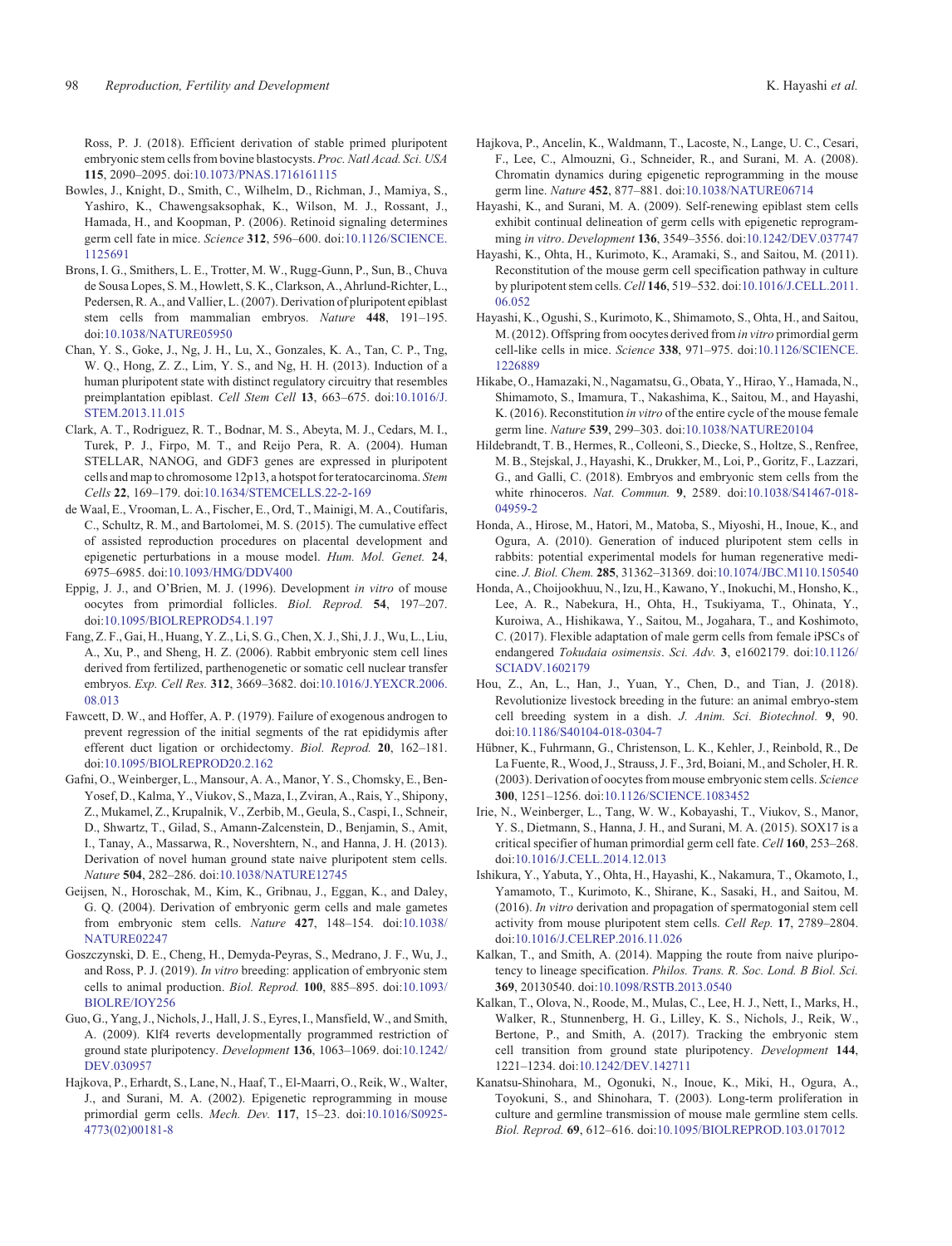- Kee, K., Gonsalves, J. M., Clark, A. T., and Pera, R. A. (2006). Bone morphogenetic proteins induce germ cell differentiation from human embryonic stem cells. *Stem Cells Dev.* **15**, 831–837. doi:10.1089/SCD. 2006.15.831
- Kerr, J. B., and de Kretser, D. M. (1974). Proceedings: the role of the Sertoli cell in phagocytosis of the residual bodies of spermatids. *J. Reprod. Fertil.* **36**, 439–440. doi:10.1530/JRF.0.0360439
- Kim, K., Doi, A., Wen, B., Ng, K., Zhao, R., Cahan, P., Kim, J., Aryee, M. J., Ji, H., Ehrlich, L. I., Yabuuchi, A., Takeuchi, A., Cunniff, K. C., Hongguang, H., McKinney-Freeman, S., Naveiras, O., Yoon, T. J., Irizarry, R. A., Jung, N., Seita, J., Hanna, J., Murakami, P., Jaenisch, R., Weissleder, R., Orkin, S. H., Weissman, I. L., Feinberg, A. P., and Daley, G. Q. (2010). Epigenetic memory in induced pluripotent stem cells. *Nature* **467**, 285–290. doi:10.1038/NATURE09342
- Kobayashi, H., Sakurai, T., Miura, F., Imai, M., Mochiduki, K., Yanagisawa, E., Sakashita, A., Wakai, T., Suzuki, Y., Ito, T., Matsui, Y., and Kono, T. (2013). High-resolution DNA methylome analysis of primordial germ cells identifies gender-specific reprogramming in mice. *Genome Res.* **23**, 616–627. doi:10.1101/GR.148023.112
- Kobayashi, T., Zhang, H., Tang, W. W. C., Irie, N., Withey, S., Klisch, D., Sybirna, A., Dietmann, S., Contreras, D. A., Webb, R., Allegrucci, C., Alberio, R., and Surani, M. A. (2017). Principles of early human development and germ cell program from conserved model systems. *Nature* **546**, 416–420. doi:10.1038/NATURE22812
- Kojima, Y., Sasaki, K., Yokobayashi, S., Sakai, Y., Nakamura, T., Yabuta, Y., Nakaki, F., Nagaoka, S., Woltjen, K., Hotta, A., Yamamoto, T., and Saitou, M. (2017). Evolutionarily distinctive transcriptional and signaling programs drive human germ cell lineage specification from pluripotent stem cells. *Cell Stem Cell* **21**, 517–532e515. doi:10.1016/J.STEM. 2017.09.005
- Korody, M. L., Pivaroff, C., Nguyen, T. D., Peterson, S. E., Ryder, O. A., and Loring, J. F. (2017). Four new induced pluripotent stem cell lines produced from northern white rhinoceros with non-integrating reprogramming factors. *bioRxiv* 202499.
- Koubova, J., Menke, D. B., Zhou, Q., Capel, B., Griswold, M. D., and Page, D. C. (2006). Retinoic acid regulates sex-specific timing of meiotic initiation in mice. *Proc. Natl Acad. Sci. USA* **103**, 2474–2479. doi:10.1073/PNAS.0510813103
- Kubo, N., Toh, H., Shirane, K., Shirakawa, T., Kobayashi, H., Sato, T., Sone, H., Sato, Y., Tomizawa, S., Tsurusaki, Y., Shibata, H., Saitsu, H., Suzuki, Y., Matsumoto, N., Suyama, M., Kono, T., Ohbo, K., and Sasaki, H. (2015). DNA methylation and gene expression dynamics during spermatogonial stem cell differentiation in the early postnatal mouse testis. *BMC Genomics* **16**, 624. doi:10.1186/S12864-015-1833-5
- Kurimoto, K., Yabuta, Y., Ohinata, Y., Shigeta, M., Yamanaka, K., and Saitou, M. (2008). Complex genome-wide transcription dynamics orchestrated by Blimp1 for the specification of the germ cell lineage in mice. *Genes Dev.* **22**, 1617–1635. doi:10.1101/GAD.1649908
- Kurimoto, K., Yabuta, Y., Hayashi, K., Ohta, H., Kiyonari, H., Mitani, T., Moritoki, Y., Kohri, K., Kimura, H., Yamamoto, T., Katou, Y., Shirahige, K., and Saitou, M. (2015). Quantitative dynamics of chromatin remodeling during germ cell specification from mouse embryonic stem cells. *Cell Stem Cell* **16**, 517–532. doi:10.1016/J.STEM.2015.03.002
- Lawson, K. A., and Hage, W. J. (1994). Clonal analysis of the origin of primordial germ cells in the mouse. *Ciba Found. Symp.* **182**, 68–84. doi:10.1002/9780470514573.CH5
- Lawson, K. A., Dunn, N. R., Roelen, B. A., Zeinstra, L. M., Davis, A. M., Wright, C. V., Korving, J. P., and Hogan, B. L. (1999). Bmp4 is required for the generation of primordial germ cells in the mouse embryo. *Genes Dev.* **13**, 424–436. doi:10.1101/GAD.13.4.424
- Lee, J., Kanatsu-Shinohara, M., Ogonuki, N., Miki, H., Inoue, K., Morimoto, T., Morimoto, H., Ogura, A., and Shinohara, T. (2009). Heritable imprinting defect caused by epigenetic abnormalities in mouse

spermatogonial stem cells. *Biol. Reprod.* **80**, 518–527. doi:10.1095/ BIOLREPROD.108.072330

- Lillehammer, M., Meuwissen, T. H., and Sonesson, A. K. (2013). Genomic selection for two traits in a maternal pig breeding scheme. *J. Anim. Sci.* **91**, 3079–3087. doi:10.2527/JAS.2012-5113
- Liu, P., Wakamiya, M., Shea, M. J., Albrecht, U., Behringer, R. R., and Bradley, A. (1999). Requirement for Wnt3 in vertebrate axis formation. *Nat. Genet.* **22**, 361–365. doi:10.1038/11932
- Maeda, Y., Shiratsuchi, A., Namiki, M., and Nakanishi, Y. (2002). Inhibition of sperm production in mice by annexin V microinjected into seminiferous tubules: possible etiology of phagocytic clearance of apoptotic spermatogenic cells and male infertility. *Cell Death Differ.* **9**, 742– 749. doi:10.1038/SJ.CDD.4401046
- Malki, S., van der Heijden, G. W., O'Donnell, K. A., Martin, S. L., and Bortvin, A. (2014). A role for retrotransposon LINE-1 in fetal oocyte attrition in mice. *Dev. Cell* **29**, 521–533. doi:10.1016/J.DEVCEL.2014. 04.027
- McLaren, A., and Southee, D. (1997). Entry of mouse embryonic germ cells into meiosis. *Dev. Biol.* **187**, 107–113. doi:10.1006/DBIO.1997.8584
- McLaughlin, M., Albertini, D. F., Wallace, W. H. B., Anderson, R. A., and Telfer, E. E. (2018). Metaphase II oocytes from human unilaminar follicles grown in a multi-step culture system. *Mol. Hum. Reprod.* **24**, 135–142. doi:10.1093/MOLEHR/GAY002
- Meuwissen, T. H., Hayes, B. J., and Goddard, M. E. (2001). Prediction of total genetic value using genome-wide dense marker maps. *Genetics* **157**, 1819–1829.
- Morohaku, K., Tanimoto, R., Sasaki, K., Kawahara-Miki, R., Kono, T., Hayashi, K., Hirao, Y., and Obata, Y. (2016). Complete *in vitro* generation of fertile oocytes from mouse primordial germ cells. *Proc. Natl Acad. Sci. USA* **113**, 9021–9026. doi:10.1073/PNAS.1603817113
- Murakami, K., Gunesdogan, U., Zylicz, J. J., Tang, W. W. C., Sengupta, R., Kobayashi, T., Kim, S., Butler, R., Dietmann, S., and Surani, M. A. (2016). NANOG alone induces germ cells in primed epiblast *in vitro* by activation of enhancers. *Nature* **529**, 403–407. doi:10.1038/ NATURE16480
- Nakaki, F., Hayashi, K., Ohta, H., Kurimoto, K., Yabuta, Y., and Saitou, M. (2013). Induction of mouse germ-cell fate by transcription factors *in vitro*. *Nature* **501**, 222–226. doi:10.1038/NATURE12417
- Nakamura, T., Okamoto, I., Sasaki, K., Yabuta, Y., Iwatani, C., Tsuchiya, H., Seita, Y., Nakamura, S., Yamamoto, T., and Saitou, M. (2016). A developmental coordinate of pluripotency among mice, monkeys and humans. *Nature* **537**, 57–62. doi:10.1038/NATURE19096
- Navara, C. S., Hornecker, J., Grow, D., Chaudhari, S., Hornsby, P. J., Ichida, J. K., Eggan, K., and McCarrey, J. R. (2013). Derivation of induced pluripotent stem cells from the baboon: a nonhuman primate model for preclinical testing of stem cell therapies. *Cell. Reprogram.* **15**, 495–502. doi:10.1089/CELL.2012.0093
- Ohinata, Y., Payer, B., O'Carroll, D., Ancelin, K., Ono, Y., Sano, M., Barton, S. C., Obukhanych, T., Nussenzweig, M., Tarakhovsky, A., Saitou, M., and Surani, M. A. (2005). Blimp1 is a critical determinant of the germ cell lineage in mice. *Nature* **436**, 207–213. doi:10.1038/NATURE03813
- Ohinata, Y., Ohta, H., Shigeta, M., Yamanaka, K., Wakayama, T., and Saitou, M. (2009). A signaling principle for the specification of the germ cell lineage in mice. *Cell* **137**, 571–584. doi:10.1016/J.CELL. 2009.03.014
- Ohta, H., Kurimoto, K., Okamoto, I., Nakamura, T., Yabuta, Y., Miyauchi, H., Yamamoto, T., Okuno, Y., Hagiwara, M., Shirane, K., Sasaki, H., and Saitou, M. (2017). *In vitro* expansion of mouse primordial germ cell-like cells recapitulates an epigenetic blank slate. *EMBO J.* **36**, 1888–1907. doi:10.15252/EMBJ.201695862
- Park, T. S., Galic, Z., Conway, A. E., Lindgren, A., van Handel, B. J., Magnusson, M., Richter, L., Teitell, M. A., Mikkola, H. K., Lowry, W. E., Plath, K., and Clark, A. T. (2009). Derivation of primordial germ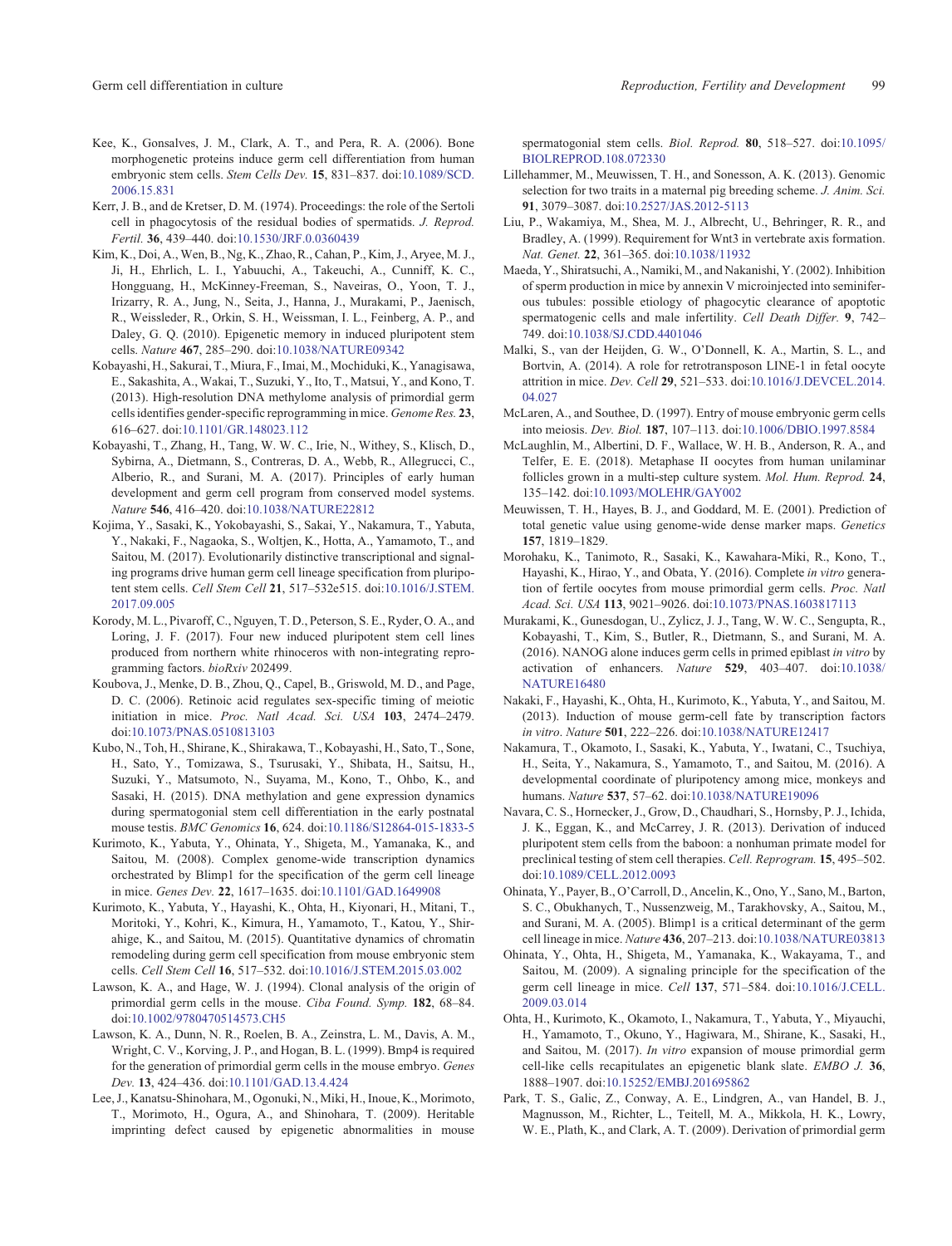cells from human embryonic and induced pluripotent stem cells is significantly improved by coculture with human fetal gonadal cells. *Stem Cells* **27**, 783–795. doi:10.1002/STEM.13

- Pepling, M. E., and Spradling, A. C. (2001). Mouse ovarian germ cell cysts undergo programmed breakdown to form primordial follicles. *Dev. Biol.* **234**, 339–351. doi:10.1006/DBIO.2001.0269
- Pineau, C., Le Magueresse, B., Courtens, J. L., and Jegou, B. (1991). Study *in vitro* of the phagocytic function of Sertoli cells in the rat. *Cell Tissue Res.* **264**, 589–598. doi:10.1007/BF00319048
- Sasaki, K., Yokobayashi, S., Nakamura, T., Okamoto, I., Yabuta, Y., Kurimoto, K., Ohta, H., Moritoki, Y., Iwatani, C., Tsuchiya, H., Nakamura, S., Sekiguchi, K., Sakuma, T., Yamamoto, T., Mori, T., Woltjen, K., Nakagawa, M., Yamamoto, T., Takahashi, K., Yamanaka, S., and Saitou, M. (2015). Robust *in vitro* induction of human germ cell fate from pluripotent stem cells. *Cell Stem Cell* **17**, 178–194. doi:10.1016/J.STEM.2015.06.014
- Sasaki, K., Nakamura, T., Okamoto, I., Yabuta, Y., Iwatani, C., Tsuchiya, H., Seita, Y., Nakamura, S., Shiraki, N., Takakuwa, T., Yamamoto, T., and Saitou, M. (2016). The germ cell fate of cynomolgus monkeys is specified in the nascent amnion. *Dev. Cell* **39**, 169–185. doi:10.1016/J. DEVCEL.2016.09.007
- Seisenberger, S., Andrews, S., Krueger, F., Arand, J., Walter, J., Santos, F., Popp, C., Thienpont, B., Dean, W., and Reik, W. (2012). The dynamics of genome-wide DNA methylation reprogramming in mouse primordial germ cells. *Mol. Cell* **48**, 849–862. doi:10.1016/J.MOLCEL.2012.11. 001
- Seki, Y., Hayashi, K., Itoh, K., Mizugaki, M., Saitou, M., and Matsui, Y. (2005). Extensive and orderly reprogramming of genome-wide chromatin modifications associated with specification and early development of germ cells in mice. *Dev. Biol.* **278**, 440–458. doi:10.1016/J.YDBIO. 2004.11.025
- Shirane, K., Toh, H., Kobayashi, H., Miura, F., Chiba, H., Ito, T., Kono, T., and Sasaki, H. (2013). Mouse oocyte methylomes at base resolution reveal genome-wide accumulation of non-CpG methylation and role of DNA methyltransferases. *PLoS Genet.* **9**, e1003439. doi:10.1371/JOUR NAL.PGEN.1003439
- Shirane, K., Kurimoto, K., Yabuta, Y., Yamaji, M., Satoh, J., Ito, S., Watanabe, A., Hayashi, K., Saitou, M., and Sasaki, H. (2016). Global landscape and regulatory principles of DNA methylation reprogramming for germ cell specification by mouse pluripotent stem cells. *Dev. Cell* **39**, 87–103. doi:10.1016/J.DEVCEL.2016.08.008
- Showell, C., Binder, O., and Conlon, F. L. (2004). T-box genes in early embryogenesis. *Dev. Dyn.* **229**, 201–218. doi:10.1002/DVDY.10480
- Sitzenstock, F., Ytournel, F., Sharifi, A. R., Cavero, D., Taubert, H., Preisinger, R., and Simianer, H. (2013). Efficiency of genomic selection in an established commercial layer breeding program. *Genet. Sel. Evol.* **45**, 29. doi:10.1186/1297-9686-45-29
- Skory, R. M., Xu, Y., Shea, L. D., and Woodruff, T. K. (2015). Engineering the ovarian cycle using *in vitro* follicle culture. *Hum. Reprod.* **30**, 1386– 1395. doi:10.1093/HUMREP/DEV052
- Smallwood, S. A., Tomizawa, S., Krueger, F., Ruf, N., Carli, N., Segonds-Pichon, A., Sato, S., Hata, K., Andrews, S. R., and Kelsey, G. (2011). Dynamic CpG island methylation landscape in oocytes and preimplantation embryos. *Nat. Genet.* **43**, 811–814. doi:10.1038/NG.864
- Stanton, M. M., Tzatzalos, E., Donne, M., Kolundzic, N., Helgason, I., and Ilic, D. (2019). Prospects for the use of induced pluripotent stem cells in animal conservation and environmental protection. *Stem Cells Transl. Med.* **8**, 7–13. doi:10.1002/SCTM.18-0047
- Sugawa, F., Arauzo-Bravo, M. J., Yoon, J., Kim, K. P., Aramaki, S., Wu, G., Stehling, M., Psathaki, O. E., Hubner, K., and Scholer, H. R. (2015). Human primordial germ cell commitment *in vitro* associates with a unique PRDM14 expression profile. *EMBO J.* **34**, 1009–1024. doi:10.15252/EMBJ.201488049
- Takahashi, K., and Yamanaka, S. (2006). Induction of pluripotent stem cells from mouse embryonic and adult fibroblast cultures by defined factors. *Cell* **126**, 663–676. doi:10.1016/J.CELL.2006.07.024
- Takashima, Y., Guo, G., Loos, R., Nichols, J., Ficz, G., Krueger, F., Oxley, D., Santos, F., Clarke, J., Mansfield, W., Reik, W., Bertone, P., and Smith, A. (2014). Resetting transcription factor control circuitry toward ground-state pluripotency in human. *Cell* **158**, 1254–1269. doi:10.1016/ J.CELL.2014.08.029
- Tam, P. P., and Zhou, S. X. (1996). The allocation of epiblast cells to ectodermal and germ-line lineages is influenced by the position of the cells in the gastrulating mouse embryo. *Dev. Biol.* **178**, 124–132. doi:10.1006/DBIO.1996.0203
- Tang, W. W., Dietmann, S., Irie, N., Leitch, H. G., Floros, V. I., Bradshaw, C. R., Hackett, J. A., Chinnery, P. F., and Surani, M. A. (2015). A unique gene regulatory network resets the human germline epigenome for development. *Cell* **161**, 1453–1467. doi:10.1016/J.CELL.2015.04.053
- Telfer, E. E., and Zelinski, M. B. (2013). Ovarian follicle culture: advances and challenges for human and nonhuman primates. *Fertil. Steril.* **99**, 1523–1533. doi:10.1016/J.FERTNSTERT.2013.03.043
- Tesar, P. J., Chenoweth, J. G., Brook, F. A., Davies, T. J., Evans, E. P., Mack, D. L., Gardner, R. L., and McKay, R. D. (2007). New cell lines from mouse epiblast share defining features with human embryonic stem cells. *Nature* **448**, 196–199. doi:10.1038/NATURE05972
- Theunissen, T. W., Powell, B. E., Wang, H., Mitalipova, M., Faddah, D. A., Reddy, J., Fan, Z. P., Maetzel, D., Ganz, K., Shi, L., Lungjangwa, T., Imsoonthornruksa, S., Stelzer, Y., Rangarajan, S., D'Alessio, A., Zhang, J., Gao, Q., Dawlaty, M. M., Young, R. A., Gray, N. S., and Jaenisch, R. (2014). Systematic identification of culture conditions for induction and maintenance of naive human pluripotency. *Cell Stem Cell* **15**, 471–487. doi:10.1016/J.STEM.2014.07.002
- Toyooka, Y., Tsunekawa, N., Akasu, R., and Noce, T. (2003). Embryonic stem cells can form germ cells *in vitro*. *Proc. Natl Acad. Sci. USA* **100**, 11457–11462. doi:10.1073/PNAS.1932826100
- van Leeuwen, J., Rawson, P., Berg, D. K., Wells, D. N., and Pfeffer, P. L. (2020). On the enigmatic disappearance of Rauber's layer. *Proc. Natl Acad. Sci. USA* **117**, 16409–16417. doi:10.1073/PNAS.2002008117
- Verma, R., Holland, M. K., Temple-Smith, P., and Verma, P. J. (2012). Inducing pluripotency in somatic cells from the snow leopard (*Panthera uncia*), an endangered felid. *Theriogenology* **77**, 220–228.e2. doi:10.1016/J.THERIOGENOLOGY.2011.09.022
- Wang, S., Tang, X., Niu, Y., Chen, H., Li, B., Li, T., Zhang, X., Hu, Z., Zhou, Q., and Ji, W. (2007). Generation and characterization of rabbit embryonic stem cells. *Stem Cells* **25**, 481–489. doi:10.1634/STEMCELLS. 2006-0226
- Weber, S., Eckert, D., Nettersheim, D., Gillis, A. J., Schafer, S., Kuckenberg, P., Ehlermann, J., Werling, U., Biermann, K., Looijenga, L. H., and Schorle, H. (2010). Critical function of AP-2 gamma/TCFAP2C in mouse embryonic germ cell maintenance. *Biol. Reprod.* **82**, 214–223. doi:10.1095/BIOLREPROD.109.078717
- Wiggans, G. R., Cole, J. B., Hubbard, S. M., and Sonstegard, T. S. (2017). Genomic selection in dairy cattle: the USDA experience. *Annu. Rev. Anim. Biosci.* **5**, 309–327. doi:10.1146/ANNUREV-ANIMAL-021815-111422
- Yamaji, M., Seki, Y., Kurimoto, K., Yabuta, Y., Yuasa, M., Shigeta, M., Yamanaka, K., Ohinata, Y., and Saitou, M. (2008). Critical function of Prdm14 for the establishment of the germ cell lineage in mice. *Nat. Genet.* **40**, 1016–1022. doi:10.1038/NG.186
- Yamashiro, C., Sasaki, K., Yabuta, Y., Kojima, Y., Nakamura, T., Okamoto, I., Yokobayashi, S., Murase, Y., Ishikura, Y., Shirane, K., Sasaki, H., Yamamoto, T., and Saitou, M. (2018). Generation of human oogonia from induced pluripotent stem cells *in vitro*. *Science* **362**, 356–360. doi:10.1126/SCIENCE.AAT1674
- Yin, H., Kristensen, S. G., Jiang, H., Rasmussen, A., and Andersen, C. Y. (2016). Survival and growth of isolated pre-antral follicles from human